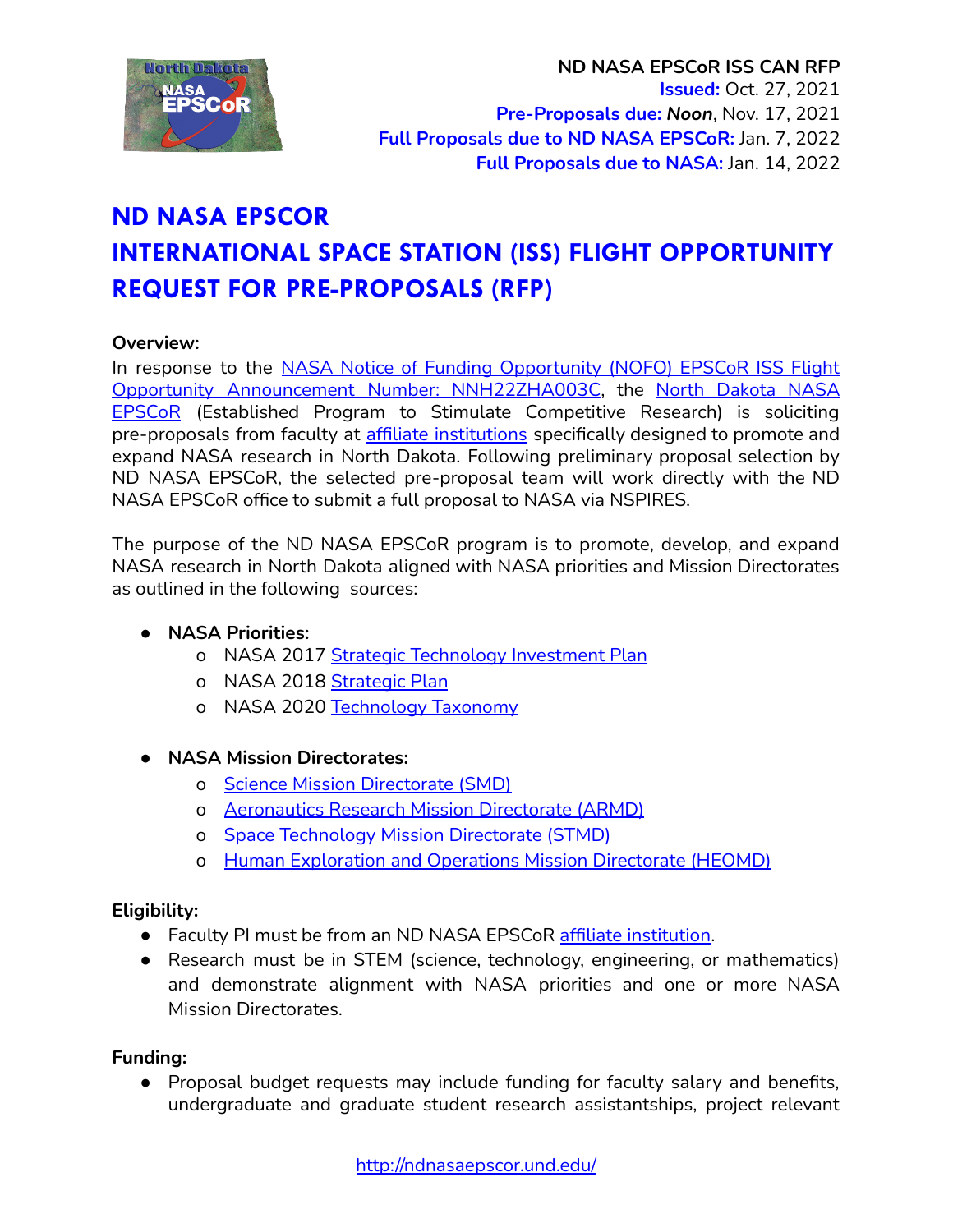

supplies, minor research equipment (items that are less than \$5,000 per unit), and faculty and student travel to NASA field centers for direct collaborations with NASA researchers and F & A ( indirect cost). Equipment can be purchased as long as it is directly related to the project. Per the solicitation equipment that is used only for research, scientific, and technical activities directly related to the proposed research activities are allowed.

● Funds **cannot** be used for foreign travel, computers, furniture, filing cabinets, wall cabinets, office supplies, (including copy paper, pens, sticky notepads), telephone lines, lab renovations, building renovations, moving expenses, expenditures for teaching classes, honorarium fees, subscription fees, or membership fees.

# **Proposal Checklist:\***

- Cover Sheet
	- o Proposal Title
	- o PI Contact Information
	- o Funding Requested
	- o Department Chair Signature
- CV of PI and Co-PIs
- Pre-proposal Narrative, Budget Estimate, and Budget Justification
- All files must be uploaded as **fully searchable pdf** documents.

*\*Proposers are strongly encouraged to combine all forms into one pdf document.*

This solicitation and budget form can be found online here: <http://blogs.und.edu/jdosas/2021/10/nd-nasa-epscor-iss-can-rfp-fall-21/>

# **Proposal Guidance:**

All proposals must be routed through the Department Chair, Dean's office, and Grants and Contracts/Sponsored Programs Administration (or equivalent office) for signatures. PIs must also complete proposal transmittal forms specific to their universities (if applicable).

One of the primary goals of NASA EPSCoR is to assist faculty in developing research initiatives that can be funded outside of the NASA EPSCoR program in the future. Therefore, proposers should specifically include a plan to develop and expand their proposal into an independently funded research group beyond the timeframe of this funding opportunity. An additional goal of ND NASA EPSCoR is to assist the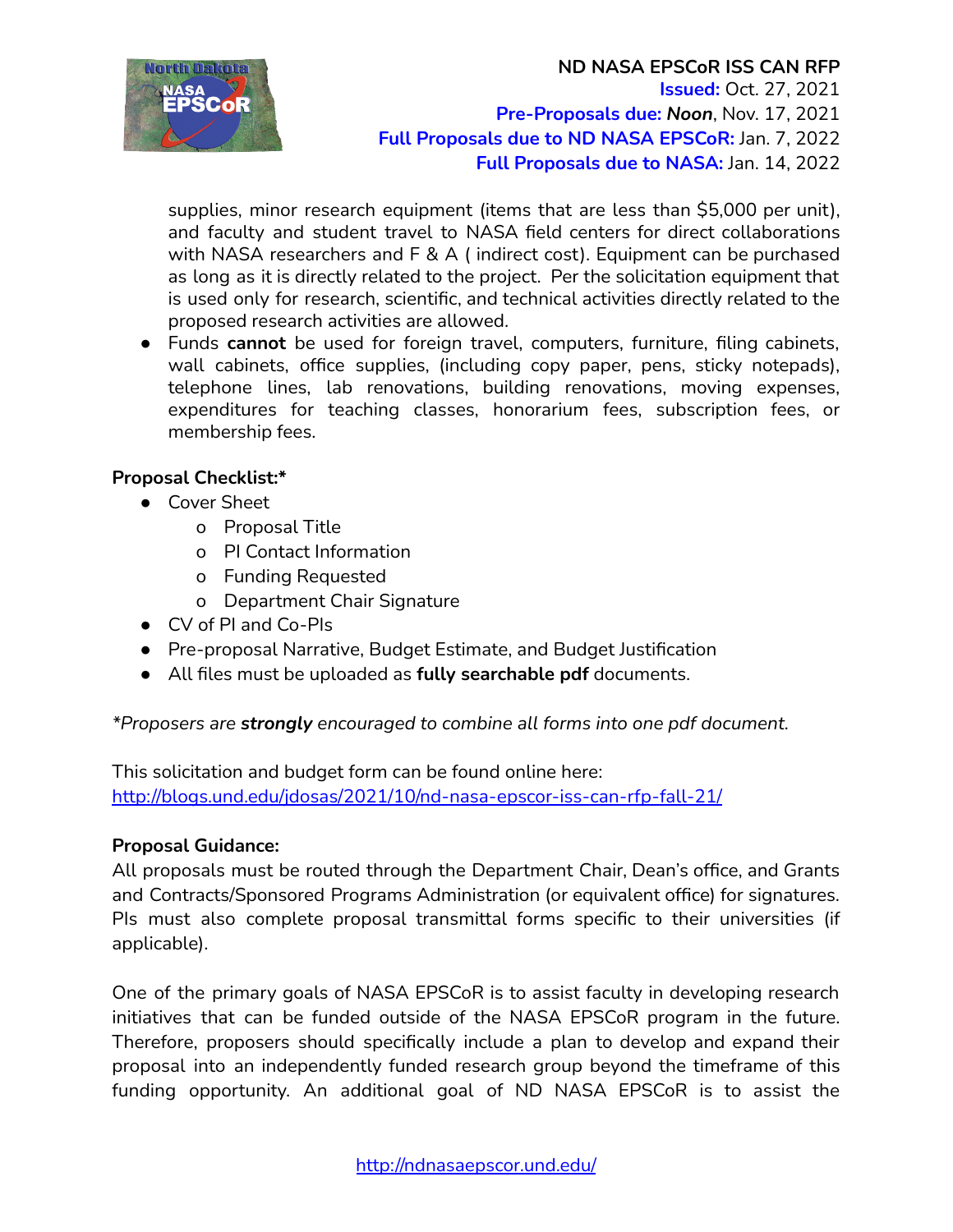

development of multiple NASA relevant research clusters in North Dakota. Proposals involving collaboration across departments, universities, and research groups/scientists in industry, are strongly encouraged. *Proposals with collaborators at NASA centers are very strongly encouraged.*

*The following items/headers must be included in the pre-proposal narrative, in the order indicated.*

# **1. CV of PI (and Co-PIs)**

a. Relevant Research, Teaching, and Service Experience

# **2. Research/Travel Narrative**

*Pre-Proposals: Use the following headings in ≤ 3 pages for a – h. Page limit does not apply to budget, references, and any letters of collaboration.*

- a. Introduction
	- o Overview of the scope of work, including description of the NASA-relevance, nature of collaborations
- b. Background
	- o Description of how the proposed work fits into your overall research plans and the field of study at large
	- o Preliminary research results (if applicable)
- c. Research Objectives
	- o Clear identification of all science and technical objectives
	- o "S.M.A.R.T." Objectives strongly encouraged
		- SMART: Specific, Measurable, Achievable, Relevant, & Time-Bound.
		- **Sample Guide to [Defining](http://blogs.und.edu/jdosas/wp-content/uploads/sites/108/2021/10/How-to-write-SMART-Goals-v2.pdf) SMART Goals**
- d. NASA Relevance
	- o Identification of current and potential applications/relevance to NASA
	- o NASA mission directorate and NASA priority alignment
- e. Implementation Strategy
	- o Expected deliverables: when, and by whom outlined in **timetable of milestone completion**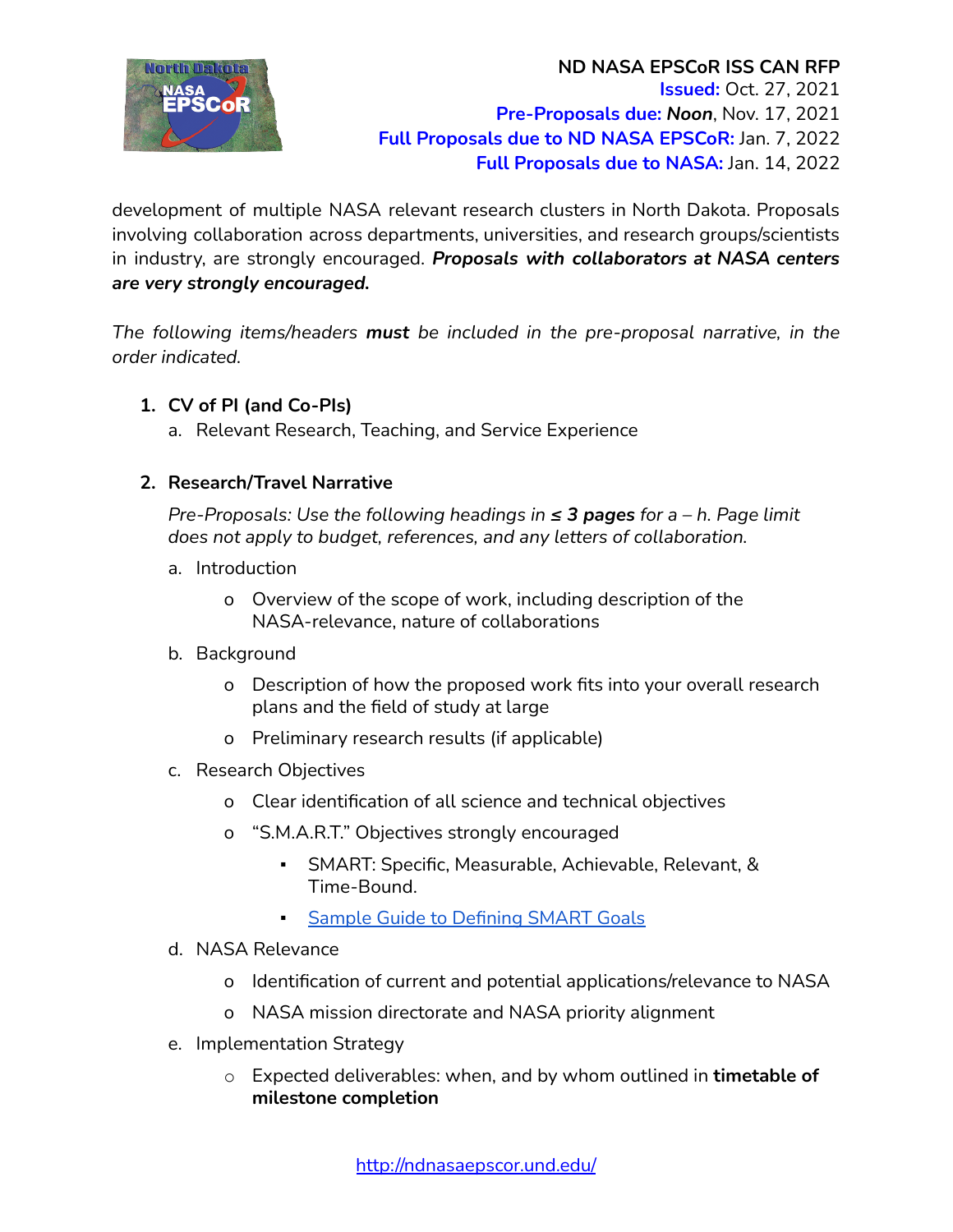

- f. Management Plan
	- o Hierarchy of individuals/institutions working on the project, details on collaborations, recruitment plan for team members not yet identified, methods for tracking and reporting progress throughout the project
- g. Anticipated Outcomes
	- o Expected research outcomes, plans for publications, conference attendance, funding opportunities, future studies and collaborations
	- o Plan to secure future external funding
- h. DEIA
	- o Contribution of project to NASA's Diversity, Equity, Inclusion, and Accessibility (DEIA) Initiatives
- i. Budget
	- o Clear alignment between budget justification and budget table with items such as: faculty salary and fringe benefits, student stipends, research supplies and materials, travel for field research, collaborations, presentations, etc.
- j. References
	- o *Up to date* reference list indicative of innovative and active research
- k. Letters of Commitment
	- o Collaborator contact information
	- o Specifically outlined roles and responsibilities in partnership

# **Proposal Evaluation:**

Collaboration across institutions, industry, and NASA centers, and interdisciplinary teams are highly encouraged. Preference will be given to beginning, untenured faculty who have not yet received an ND NASA EPSCoR award. Proven track record of research capabilities in NASA relevant areas will be an advantage. Any and all proposals may be rejected.

It is a national priority to prioritize diversity, equity, inclusion, and accessibility (DEIA) in Science, Technology, Engineering, and Mathematics (STEM) fields. This DEIA consideration is included in each of the ND NASA EPSCoR goals, [objectives,](http://blogs.und.edu/jdosas/wp-content/uploads/sites/108/2021/10/ND-NASA-EPSCoR-Goals-Objectives-Priorities_-FY19-FY21.pdf) and [priorities.](http://blogs.und.edu/jdosas/wp-content/uploads/sites/108/2021/10/ND-NASA-EPSCoR-Goals-Objectives-Priorities_-FY19-FY21.pdf) All proposers are strongly encouraged to center DEIA efforts in their proposals. DEIA efforts include actions which positively impact and/or directly engage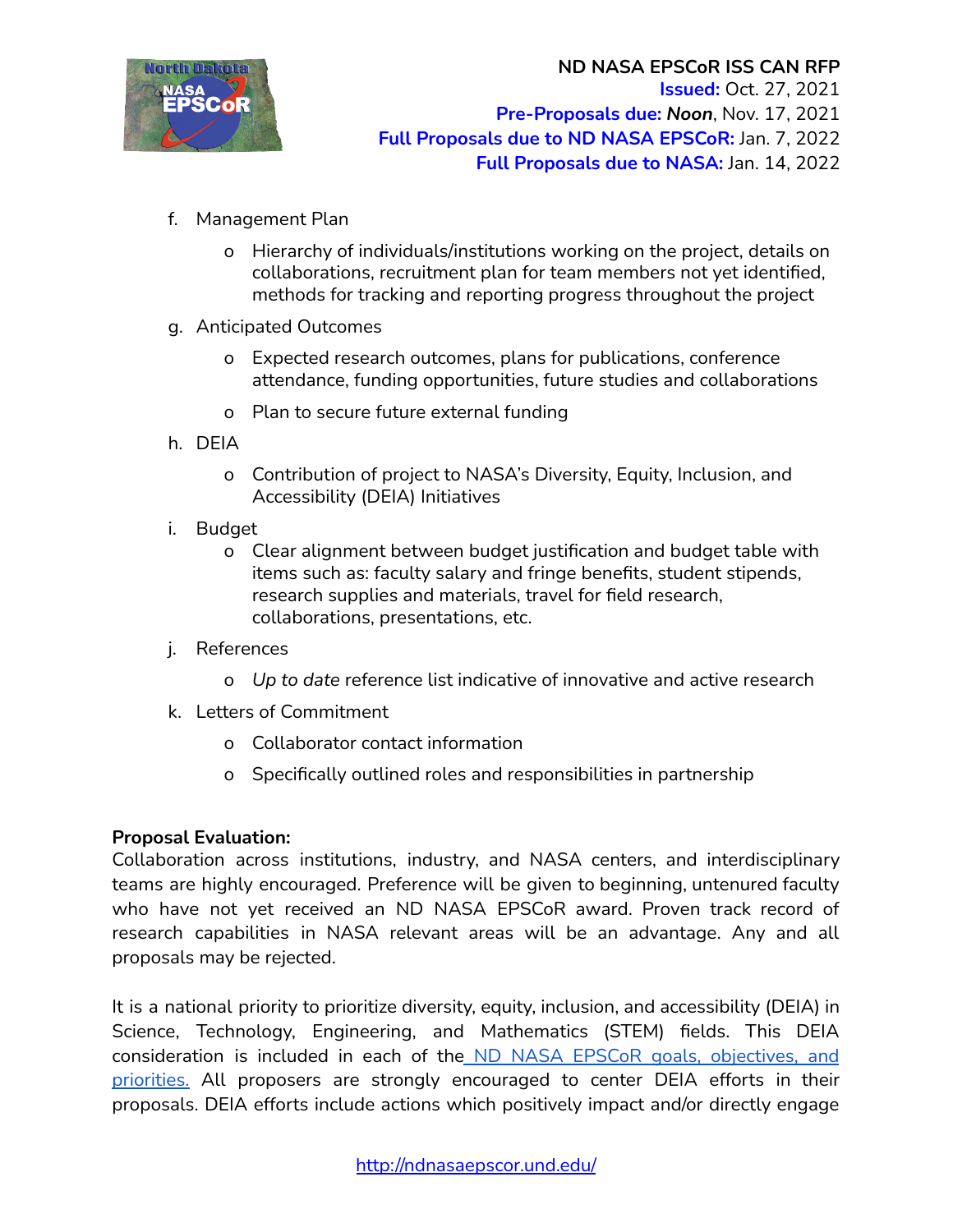

underrepresented and underserved communities, such as women, people of color, LGBTQ+ persons, persons with disabilities, veterans, persons who live in rural areas, or persons adversely affected by persistent poverty or inequality.

Proposals will be evaluated using the following criteria: NASA relevance, ND relevance, scientific merit, evidence of collaboration, contributions to DEIA, potential for securing future funding, and budget reasonableness.

*Proposals must align with one or more NASA priorities:*

NASA priorities are outlined in the following resources:

- NASA 2017 Strategic [Technology](https://www.nasa.gov/sites/default/files/atoms/files/2017-8-1_stip_final-508ed.pdf) Investment Plan
- **EXEL ASSET 2018 [Strategic](https://www.nasa.gov/sites/default/files/atoms/files/nasa_2018_strategic_plan.pdf) Plan**
- NASA 2020 [Technology](https://www.nasa.gov/sites/default/files/atoms/files/2020_nasa_technology_taxonomy.pdf) Taxonomy

*Additionally, proposals must align with at least one of NASA's Four Mission Directorates:*

# **NASA Mission Directorates (MD):**

The **Science Mission [Directorate](https://science.nasa.gov/) (SMD)** expands the frontiers of Earth science, heliophysics, planetary science, and astrophysics. Using robotic observatories, explorer craft, ground-based instruments, and a peer-reviewed portfolio of sponsored research, SMD seeks knowledge about our solar system, the farthest reaches of space and time, and our changing Earth.

The **[Aeronautics](https://www.nasa.gov/aeroresearch) Research Mission Directorate (ARMD)** transforms aviation with research to dramatically reduce the environmental impact of flight, and improves aircraft and operations efficiency while maintaining safety in increasingly crowded skies. ARMD also generates innovative aviation concepts, tools, and technologies for development and maturation by the aviation community.

The **Space [Technology](https://www.nasa.gov/directorates/spacetech/home/index.html) Mission Directorate (STMD)** pursues transformational technologies that have high potential for offsetting future mission risk, reducing cost, and advancing existing capabilities. STMD uses merit- based competition to conduct research and technology development, demonstration, and infusion of these technologies into NASA's missions and American industry. This mission directorate is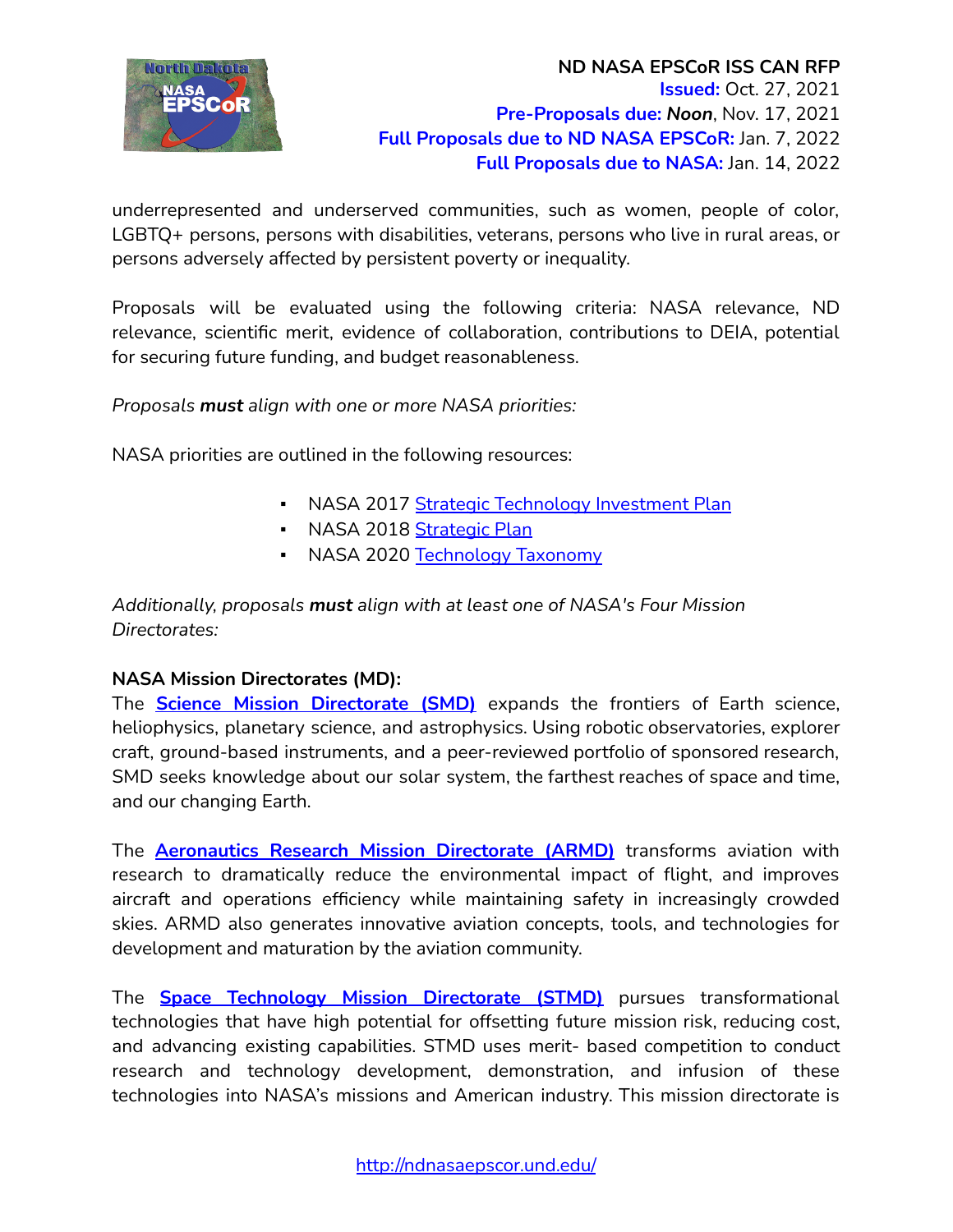

being refocused as a new Exploration Research & Technology (ER&T) organization to support exploration as a primary customer.

The **Human [Exploration](https://www.nasa.gov/directorates/heo/index.html) and Operations Mission Directorate (HEOMD)** leads human exploration in and beyond low Earth orbit by developing new transportation systems and performing scientific research to enable sustained and affordable human life outside of Earth. HEOMD also manages space communication and navigation services for the Agency and its international partners.

## **Pre-Proposal Submission:**

All pre-proposals must be routed through the proposer's home institution Grants and Contracts office for appropriate signatures, prior to submission to ND NASA EPSCoR (e.g. Sponsored Programs Administration, Division of Research & Economic Development, etc.). If the proposer's home institution does not have this office, procedures at their specific campus must be followed regarding grant proposal submissions.

All awards require: 1) an end-of-year award report to be filed with the ND NASA EPSCoR office within 30 days of the award end date, and 2) presentation of results at the ND NASA EPSCoR meeting.

All pre-proposals must be submitted via the online submission form no later than:

# **Noon on Nov. 17, 2021**

Please note, this online submission form does allow proposers to save progress, navigate between pages, and continue entering information at a later date. However, it is recommended that proposers do not complete the form until they are ready to submit. Information requested in the form includes: contact information for the PI, Co-PI, and respective departments (Chairs and Administrative Assistants included), information on any previous NASA EPSCoR awards received by the PI or Co-PI in last five years, contact information for any NASA or industry collaborators, and uploads of the requested documents as a single pdf. (Uploading as multiple pdfs is acceptable, yet documents combined into one pdf is strongly preferred.)

## **Down-select Process:**

Pre-proposals will be evaluated in a down-select. A maximum of one full proposal may move forward for consideration by NASA. The successful pre-proposal team will